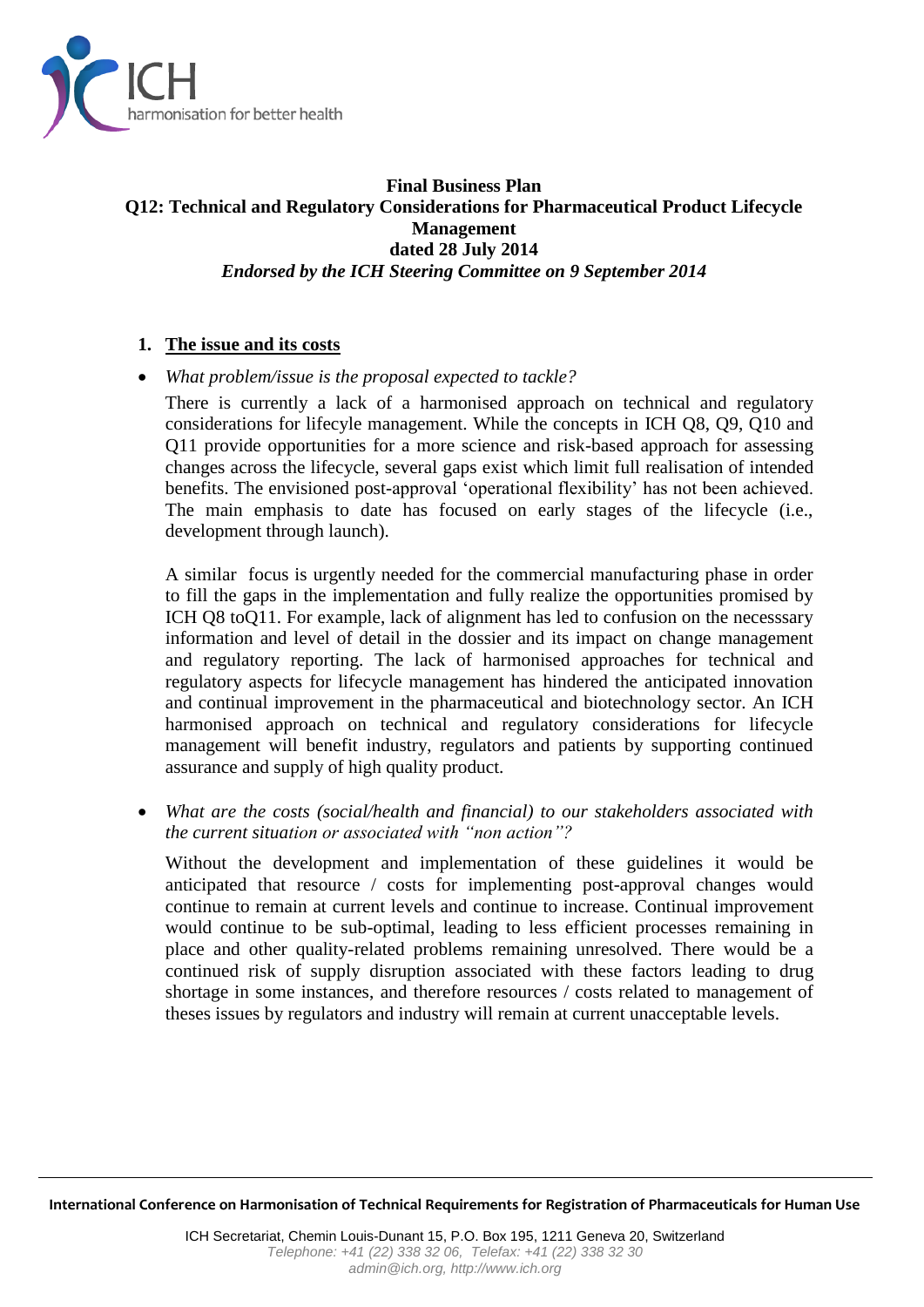# **2. Planning**

*What are the main deliverables?*

An ICH Guideline on lifecycle and change management that is intended to work with ICH Q8 to Q11 Guidelines and will provide a framework to facilitate the management of post-approval Chemistry, Manufacturing and Controls (CMC) changes in a more, transparent and efficient manner across the product lifecycle. Adoption of this guideline will promote innovation and continual improvement, and strengthen quality assurance and reliable supply of product. It will allow regulators (assessors and inspectors) to better understand, and have more confidence and trust in, a firm's Pharmaceutical Quality System (PQS) for management of post-approval CMC changes.

### *What resources (financial and human) would be required?*

It is anticipated that such a harmonised Guideline (to *Step 2*) could be developed within an 18-month period, assuming input of 18 man-days per expert working group member for essential meetings over this period and 24 man-days of input from an appointed Rapporteur. Additional input would be expected from observers. Progression to *Step 4* is anticipated to be less resource intensive.

*Timeline and Milestones*

| Adoption of topic by Approval of ICH Steering Committee |                   |
|---------------------------------------------------------|-------------------|
| to develop concept paper                                | June 2014         |
| Agreement of Concept Paper and Business Plan by IQDG    | July 31 2014      |
| Adoption of Concept Paper and Business Plan             |                   |
| by Steering Committee                                   | September 9, 2014 |
| First EWG meeting (Lisbon, Portugal)                    | November 2014     |
| Second EWG meeting                                      | June 2015         |
| Third EWG meeting                                       | November 2015     |
| Adoption of Step 2 Document                             | 20 20 16          |
| Adoption of Step 4 Document                             | 2Q 2017           |
|                                                         |                   |

# **3. The impacts of the project**

 *What are the likely benefits (social, health and financial) to our key stakeholders of the fulfilment of the objective?*

It is envisaged that the development and implementation of this new guideline would deliver a number of benefits for industry, the regulatory authorities and patients:

- $\triangleright$  Harmonise change management, leading to better availability and reliability of the supply by enabling companies and regulators to manage CMC changes in a more transparent and efficient manner across the product lifecycle
- $\triangleright$  Facilitate risk-based regulatory oversight and optimisation of resources for review and inspection
- $\triangleright$  Assist industry in maintaining dossier conformance while facilitating continual product and process improvement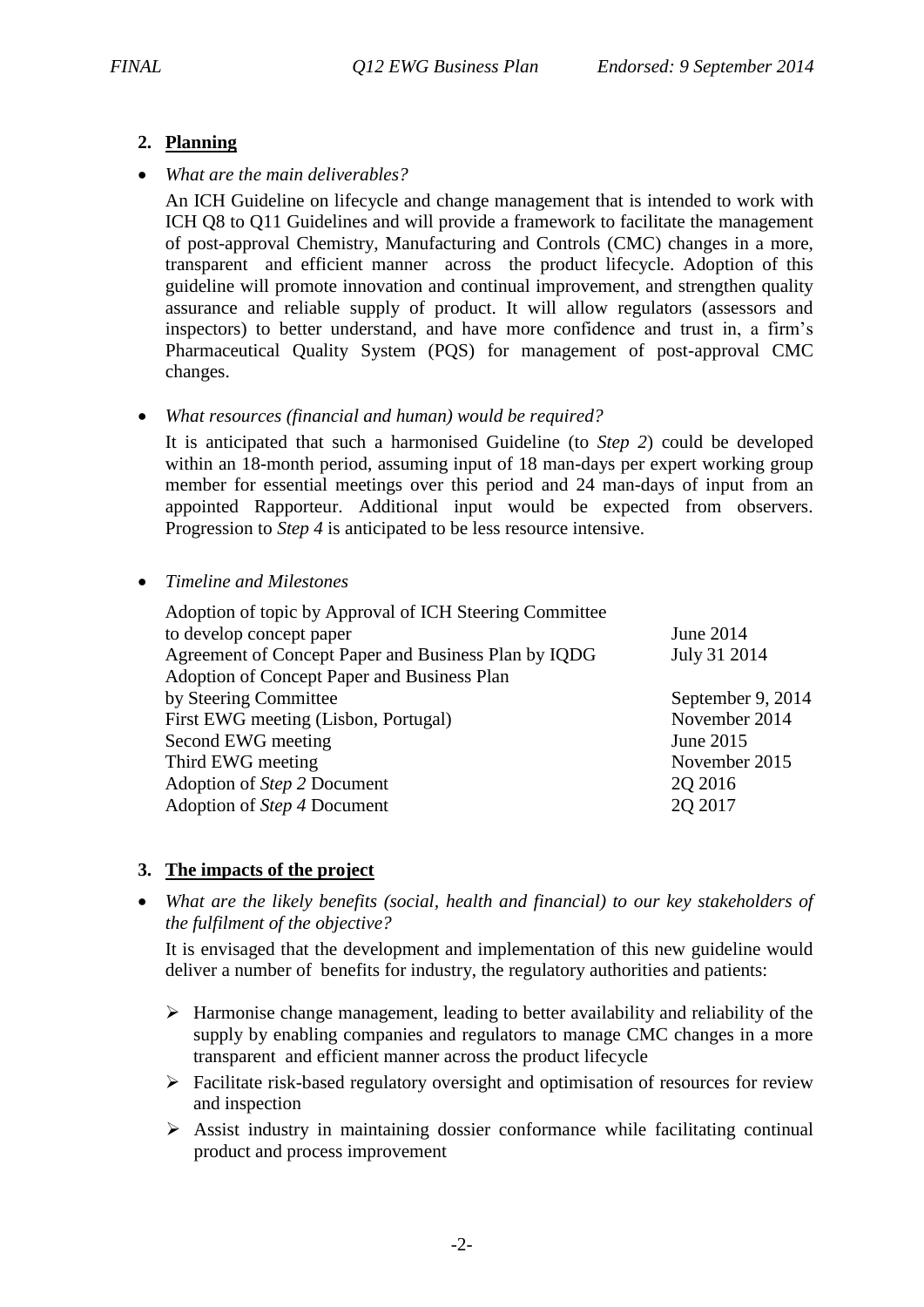- $\triangleright$  Emphasize the use of the control strategy as a key component of the regulatory commitment to facilitate linking the dossier, continual improvement and regulatory inspections
- $\triangleright$  Enhance use of regulatory tools for prospective change management (e.g. Post-Approval Change Management Protocol (PACMP), comparability protocols, application form)
- $\triangleright$  Help assure supply reliability by enabling strategic management of CMC changes which could mitigate shortages related to manaufacturing and quality issues
- $\triangleright$  Support continual improvement of the manufacturing process and the control strategy which can result in decreased product variability
- $\triangleright$  Increase manufacturing efficiency
- $\triangleright$  Facilitate the introduction of innovations
- $\triangleright$  Support implementation of the validation lifecycle concept
- $\triangleright$  Enable control strategy lifecycle (e.g., model maintenance, analytical lifecycle)

In summary, the main drivers include: a more strategic approach to Lifecycle Management (LCM) across the product lifecycle, an opportunity to focus on science and risk based approaches for the assessesment post-approval changes with the appropriate level of regulatory oversight, encouraging Companies to develop and register more enhanced Quality by Design (QbD) approaches (supporting fuller implementation of Q8, Q9, Q10 and Q11), encouraging and providing companies with tools to introduce more innovative approaches to manufacturing across the ICH regions.

 *What are the regulatory implications of the proposed work – is the topic feasible (implementable) from a regulatory standpoint?*

This guideline is not intended to introduce new requirements necessitating changes to the regulations in the regions.

Different mechanisms for regulatory review of changes exist in the three ICH regions, and there will remain regional differences on how information in the dossier relates to reporting requirements (e.g. changes to be reported, information required for review, assessment timelines). Nevertheless the guideline is intened to clarify current expectations and optimise the use of the relevant regulatory tools in each of the regions.

### **4. Post-hoc evaluation**

*How and when will the results of the work be evaluated?*

From an industry perspective, implementation of this Lifecycle Management Guideline will help to foster a quality improvement culture. An industry wide study identified continual improvement as one of the leading factors needed to build capabilities to drive quality excellence.

In the EU, it is anticipated that application of the guideline could result in an increase in the use of PACMPs and consequently more Type IA or Type IB variations, rather